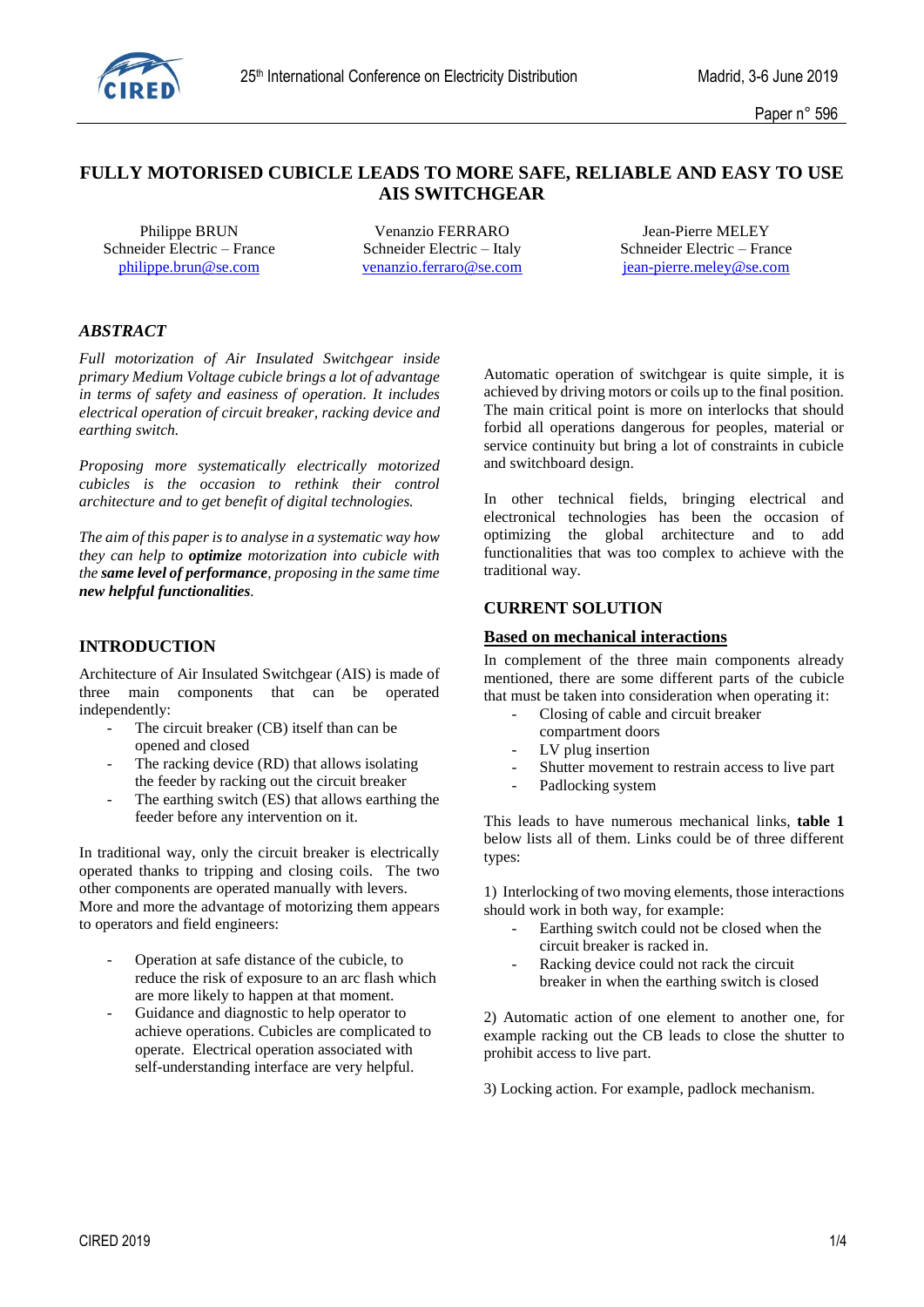

|                       | Circuit Breaker | Racking Device | Earthing Switch | CB door | <b>Shutters</b> | $\ensuremath{\mathrm{L}}\ensuremath{\mathsf{V}}$ Plug | Cable door |
|-----------------------|-----------------|----------------|-----------------|---------|-----------------|-------------------------------------------------------|------------|
| Circuit Breaker       |                 |                |                 |         |                 |                                                       |            |
| <b>Racking Device</b> | I,A             |                |                 | Ī       | А               | I                                                     |            |
| Earthing              |                 | Ī              |                 |         |                 |                                                       | I          |
| Switch                |                 |                |                 |         |                 |                                                       |            |
| CB door               |                 |                |                 |         |                 |                                                       |            |
| <b>Shutters</b>       |                 |                |                 |         |                 |                                                       |            |
| LV Plug               |                 |                |                 |         |                 |                                                       |            |
| Cable door            |                 |                |                 |         |                 |                                                       |            |
| ES padlock            |                 |                |                 |         |                 |                                                       |            |

I: Interlock, A: Automatic action, L: Locking action





**Figure 1**: Example of mechanical links between earthing switch, racking device and door

There is a specific case concerning racking out or racking in operations which are inhibited when CB is closed. To make sure it cannot happen, the interlock is associated with an automatic tripping mechanism that will open the CB if for some reason the inhibition was not effective.

#### **Limits of current solution**

All those mechanicals links are realized in-between different elements from different suppliers, sometimes

with long levers, bars, complex shapes. Tolerances on dimension are sometime difficult to maintain especially in case of harsh environment, repetitive motion, interchange of circuit breaker, ... This can lead to quality issues, jamming, locking, breakdown, and even worse inoperant interlocking.



**Image 1:** Quality issue on a racking device

More advanced interlock need to take into account information coming from other cubicle or from outside of the switchgear. As mechanical interaction cannot be added, it is solved using a mix of electrical coils, driven by auxiliary contacts and having a locking effect or by a system of locks and keys that have to be used in a precise order. All those systems are complex to develop on each switchboard, and difficult to modify in case of evolution of the switchboard.

## **IMPROVEMENT THANKS TO DIGITAL INTERLOCK**

Traditional way of bringing motorization into AIS cubicle is to add motors and sensors above the existing manual mode, electrical motor acting the same way as manual levers with the same interlocks but also the same limitations.

We propose to take the advantage of the flexibility of digital solution to simplify the mechanical architecture to:

- Reduce drastically mechanical interactions and then possibility of disfunction
- Add electrical interlocks to cover more cases for a safer solution
- Provide an easy way to adapt to specific cases

Operations of the switchgear will be fully motorized. Local and remote operations will be performed only electrically. Mechanical actions through lever or push button, will remain as an emergency way in case of digital disfunction.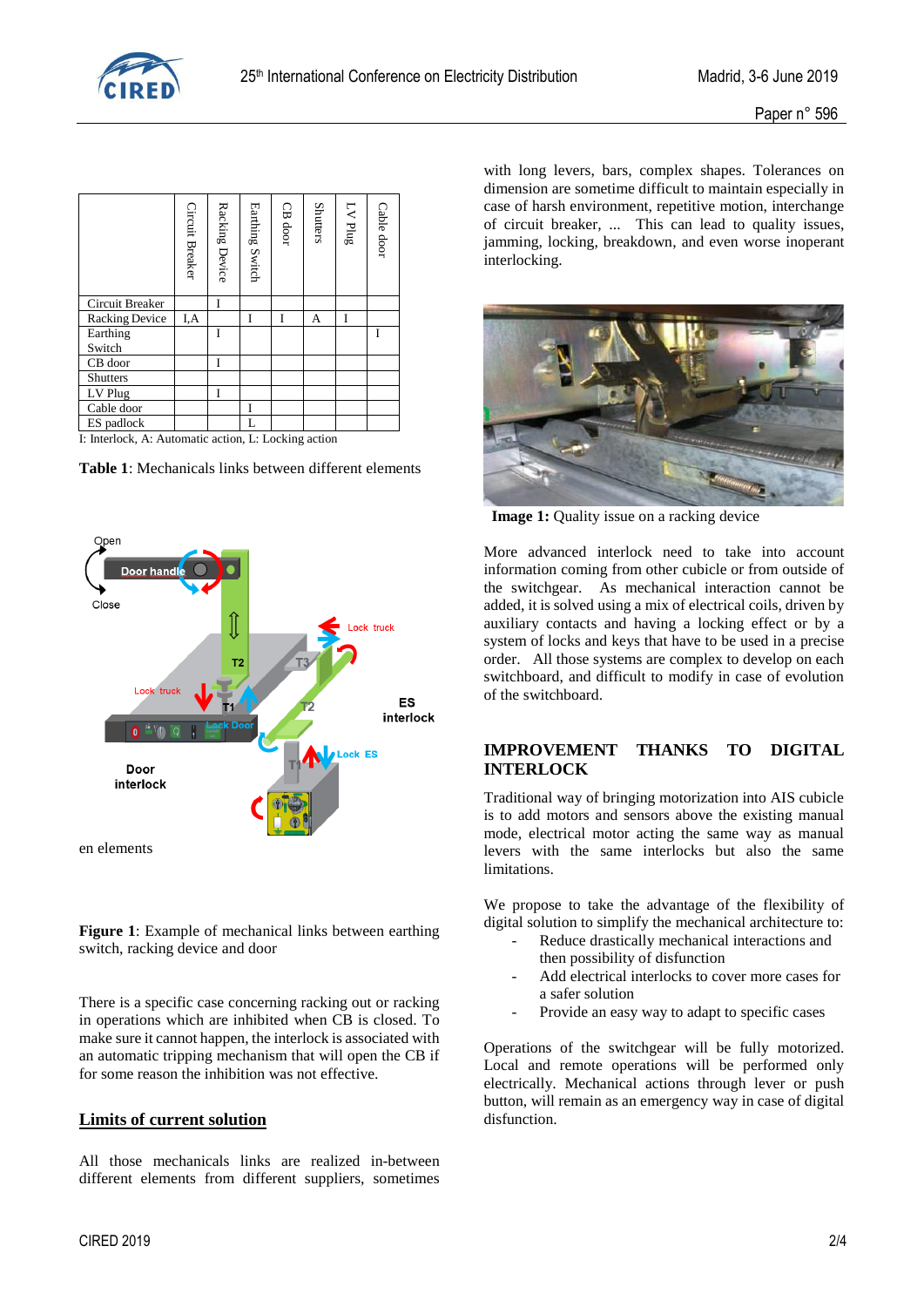

# **METHODOLOGY**

By simplifying the mechanical architecture, we should take care of providing the same level or even better level of safety than mechanical interlocks, especially in case of malfunction.

One of the main advantage of the digital solution versus mechanical one, is that malfunction can be detected and then:

- taken into account into fail-safe approach to avoid unsafe consequences.
- reported to maintenance team, limiting the latency time where the failure is present and then the probability of an unsafe effect.

A fail-safe component has been designed to not create a safety issue in case of failure. Under voltage coil is a good example of fail-safe component. A failure of the coil leads to trip the installation instead of letting it unprotected. FMEA methodology is used to determine failure possibility and safe response of the component.

Another point that must be taken into account is that digital solutions are dependent of power supply. Loss of power supply is then a degraded case that should be handle by a specific procedure. As fail-safe approach will lock operations in case of loss of power supply, specific access which require tools to operate will be provided in order to realize operations without power supply. Safety of the operator is then ensured by ultimate mechanical interlocks or step by step procedures.

We analyze all the mechanical links through a FMEA approach, answering to the following questions:

- How critical is that link. What are the consequences on operator and installation in case of failure.
- If we suppress the mechanical action and rely only on electrical one, can we provide a fail-safe solution, can we detect the failure or even better improve its detection by crossing more information.

If by suppressing the mechanical links and maintaining only electric one, failure of this last one does not lead to any critical issue, we suppress the mechanical link and we take the occasion to reinforce failure resilience and diagnostic.

# **RESULTS**

### **Simplified architecture**

|                           | Mechanical   | Digital action                   |  |
|---------------------------|--------------|----------------------------------|--|
|                           | action       |                                  |  |
| <b>Racking device</b>     |              |                                  |  |
| CB interlock              | Suppressed   | Redounded and fail-safe contacts |  |
| Trip CB during racking    | Maintained   | Check auxiliary contacts         |  |
| LV plug interlock         | Suppressed   | Contact continuity check         |  |
| CB door interlock         | Suppressed   | Fail safe coil                   |  |
| Earthing switch interlock | Suppressed   | Redounded and fail-safe contacts |  |
| CB anchor interlock       | Suppressed   | Fail safe contacts               |  |
| Automatic discharge       | Suppressed   | Automatic sequence               |  |
|                           |              |                                  |  |
| <b>Earthing switch</b>    |              |                                  |  |
|                           |              | Redounded and fail-safe contacts |  |
| Racking device interlock  | Suppressed   | Add CB open check                |  |
| Cable door interlock      | Suppressed   | Fail-safe coil                   |  |
| Live cable interlock      | Not possible | Add check VPIS/VDS               |  |
| Earthing switch padlock   | Maintained   | Check contact                    |  |

**Table 2**: Result on mechanical action

The **table 2** show how most of the mechanical links can be suppressed and replaced by electrical information only. We kept as mechanical the automatic tripping in case of circuit breaker racking in or out because any failure on that point will lead to an immediate arc flash. Mechanical padlock of earthing switch is also maintained as it is critical for safety of maintenance operator.

This lead to a very simplified mechanism with very few mechanical interfaces where it remains:

- Only motors to move the racking device and the earthing switch
- Automatic tripping device as mentioned above
- Proximity sensor of mechanical position
- Coils to lock doors

In case of loss of power, procedure to rack out the CB will be:

- 1) Open the CB through the door using rod and mechanical push button on CB
- 2) Remove a cover with a screw-driver to access to truck screw
- 3) Insert handle and rack out CB. In case of point 1) has not be done, automatic tripping of CB would avoid arc flash
- 4) Unlock the door using a tool

# **Open to new functionalities**

Having a full native electrically motorized and digitally controlled solution allow to think to new functionalities that are not possible or very complicated with classic solution.